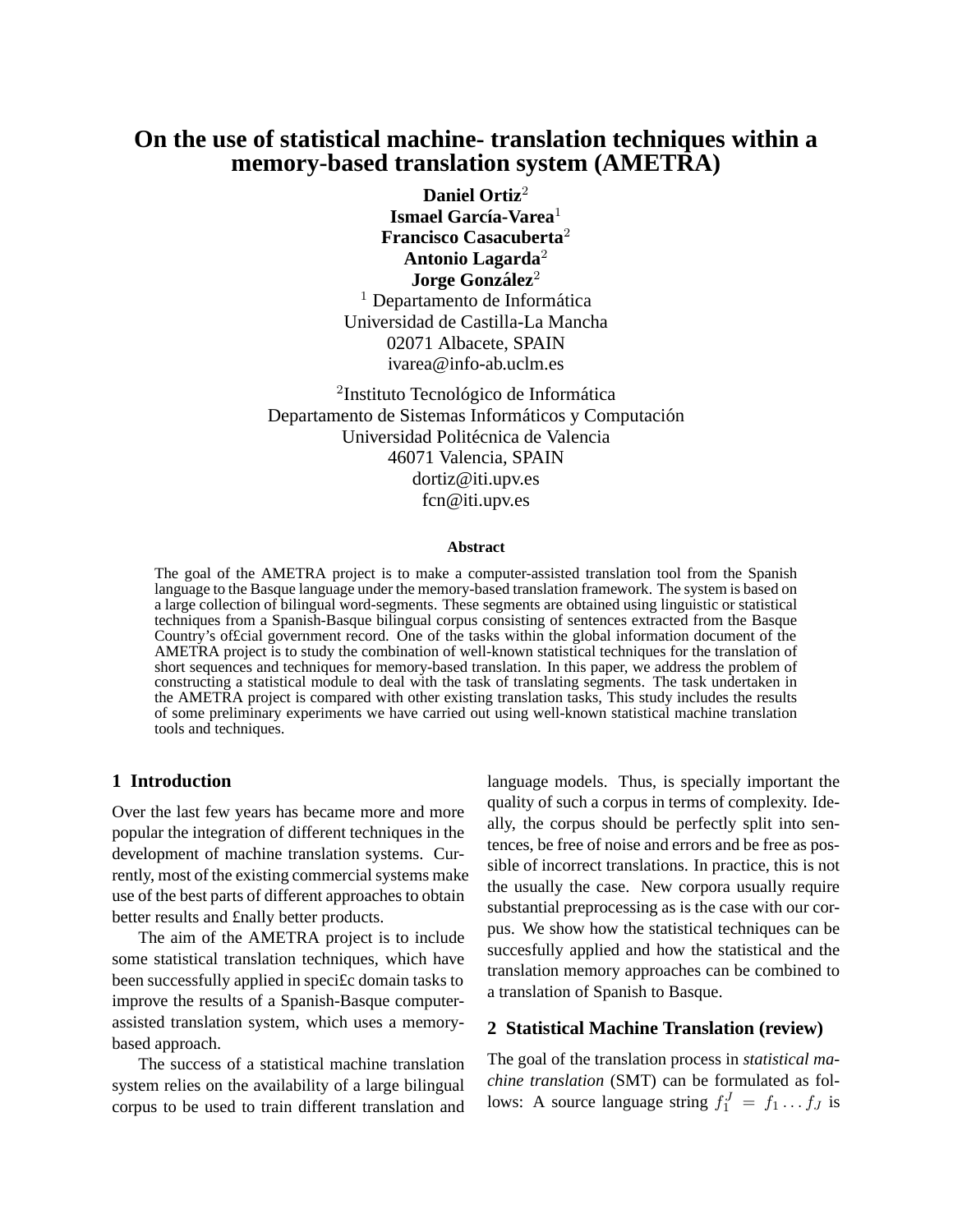to be translated into a target language string  $e_1^I$  =  $e_1 \ldots e_I$ . In the experiments reported in this paper, the source language is Spanish and the target language is Basque. Every target string is considered as a possible translation for the input. If we assign a probability  $Pr(e_1^I|f_1^J)$  to each pair of strings  $(e_1^I, f_1^J)$ , then according to Bayes' decision rule, we have to choose the target string that maximizes the product of the target language model  $Pr(e_1^I)$  and the string translation model  $Pr(f_1^J|e_1^I)$ .

Many existing systems for statistical machine translation make use of a special way of structuring the string translation model as proposed by (Brown et al., 1993): The correspondence between the words in the source and the target string is described by alignments that assign one target word position to each source word position. The lexicon probability  $p(f|e)$ of a certain target word  $e$  occurring in the target string is assumed to depend basically only on the source.

These alignment models are similar to the concept of Hidden Markov models (HMM) in speech recognition. The alignment mapping is  $j \rightarrow i = a_j$ from source position j to target position  $i = a_j$ . The alignment  $a_1^J$  may contain alignments  $a_j = 0$  with the 'empty' word  $e_0$  to account for source words that are not aligned to any target word. In (statistical) alignment models  $Pr(f_1^J, a_1^J | e_1^I)$ , the alignment  $a_1^J$ is introduced as a hidden variable.

Typically, the search is performed using the socalled maximum approximation:

$$
\begin{array}{rcl} \hat{e}_1^I & = & \arg\max\limits_{e_1^I} \left\{ \Pr(e_1^I) \cdot \sum\limits_{a_1^J} \Pr(f_1^J, a_1^J | e_1^I) \right\} \\ & \approx & \arg\max\limits_{e_1^I} \left\{ \Pr(e_1^I) \cdot \max\limits_{a_1^J} \Pr(f_1^J, a_1^J | e_1^I) \right\} \end{array}
$$

The search space consists of the set of all possible target language strings  $e_1^I$  and all possible alignments  $a_1^J$ .

In this work, we used IBM Model 1 and IBM Model 4 (Brown et al., 1993) as translation models. With respect to the language models, we used a trigram language performed using the Good-Turing estimate and smoothed by the Katz technique. Finally, as a decoding algorithm we used a stack-based decoder which is outlined in more detail in the next section.

## **3 Stack-based decoding**

The stack decoding algorithm, also called  $A^*$  algorithm, was introduced by F. Jelinek in (Jelinek, 1969) the £rst time. The stack decoding algorithm attempts to generate partial solutions, called *hypotheses*, until a complete sentence is found; these hypotheses are stored in a stack and ordered by their *score*. In our case, this measure is a probability value given by both the translation and the language models. The decoder follows a sequence of steps for achieving an optimal hypothesis:

- 1. Initialize the stack with an empty hypothesis.
- 2. Iterate
	- (a) Pop  $h$  (the best hypothesis) off the stack.
	- (b) If  $h$  is a complete sentence, output  $h$  and terminate.
	- (c) Expand  $h$ .
	- (d) Go to step 2a.

The search is started from a null string and obtains new hypotheses after an expansion process(step 2c) which is executed at each iteration. The expansion process consists of the application of a set of operators over the best hypothesis in the stack. Thus, the design of stack decoding algorithms involves de£ning a set of operators to be applied over every hypothesis as well as the way in which they are combined in the expansion process. Both the operators and the expansion algorithm depend on the translation model that we use. In our case, we used IBM Model 3 and IBM Model 4.

The operators used in the implementation are those de£ned in (Berger et al., 1996) and (Germann et al., 2001) for the IBM Model 3 and IBM Model 4.

The expansion we used in each iteration is strongly inspired on the expansion given in (Berger et al., 1996) for the IBM Model 3, and was presented in (Ortiz et al., 2003). This algorithm had been previously adapted for the IBM Model 4, and additionaly has been adapted in this work for the IBM Model 1.

#### **4 The AMETRA corpus**

The AMETRA corpus is a bilingual corpus from the Spanish language to Basque language. This corpus was extracted from the Basque Country's of£cial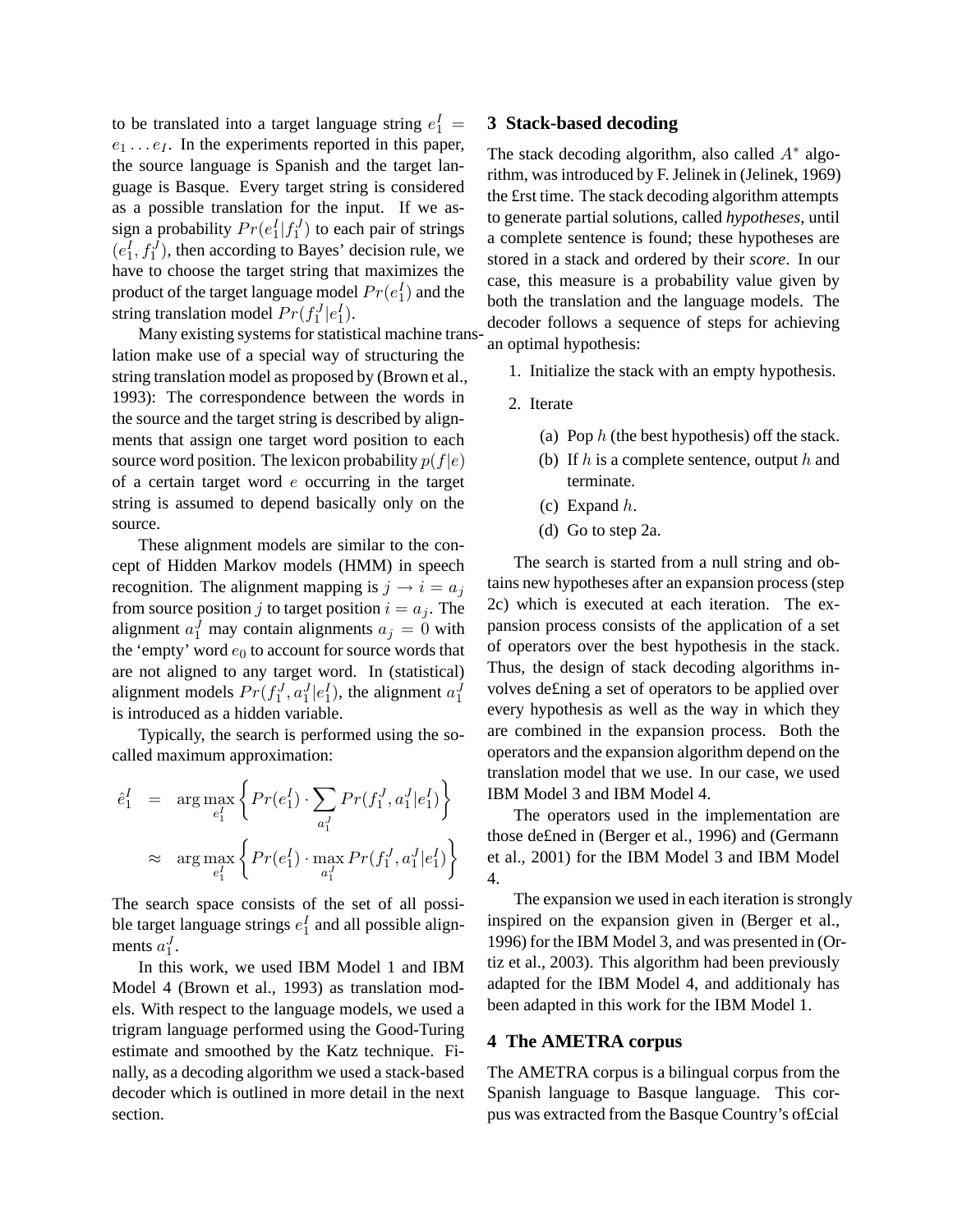government record, which was segmented into sentences during a previous project. The application of statistical machine translation algorithms over this corpus raises several important dif£culties:

- The corpus has several segmentation errors.
- The corpus is often inconsistent. Concretely, the inconsistences are due to the machine transcription process of the corpus itself. For example, the same word appears sometimes with all its symbols in upper case, and sometimes in lower case; or for the Spanish language, the same word is sometimes accentuated and other times not, etcetera.
- The corpus presents a high degree of nonmonotonicity.

In addition, a lot of names, numbers and dates appear, enormously increasing the size of the vocabularies.

These problems can be partially solved by carrying out a corpus preprocessing. So far, the preprocessing consisted of £ltering out punctuation marks.

Both vocabularies are too big in relation to the number of available sentences (even after a preprocessing step). The Basque vocabulary is particularly enormous in this sense. Table 1 shows statistics of the unpreprocessed corpus (the vocabulary size of not preprocessed corpus is shown in parenthesis). The sentences with sixty or more words were not taken into account because we considered them to be paragraphs.

Table 1 also shows the differences between the mean length of the sentences for both languages, this shows the "agglutinative character" of the Basque language in relation to the to the Spanish language. Table 1 also shows the relation between the number of available sentences inf the corpus and the size of the Basque vocabulary. Figure 1 shows a histogram of the Basque sentence length for the preprocessed corpus. A more extensive study shows that whole paragraphs appeared frequently in a single line.

# **4.1 Comparison with other well known tasks**

Before describing the process of splitting sentences into segments, and presenting the results produced by the stack-based decoder, it might be interesting

|                      | <b>Spanish</b>  | <b>Basque</b>     |
|----------------------|-----------------|-------------------|
| Sentences            |                 | 89.420            |
| Words                | 2.164.019       | 1,563,292         |
| Vocabulary           | 58,797 (93,909) | 111,638 (158,155) |
| Mean sentence length | 24.2 (23.8)     | 17.4 (16.3)       |

Table 1: Statistics of the whole AMETRA corpus.



Figure 1: Basque sentence-length histogram.

to £nd out how complex is the AMETRA corpus. A good way to do this is to compare it with other widely studied tasks such as HANSARDS, VERB-MOBIL or EUTRANS-I.

First of all, the corpus must be prepared to make a translation experiment. For AMETRA corpus, such an experiment requires a a previous shuf $\alpha$ ing of the corpus because strong relations exist between consecutive sentences, due to its alphabetical ordering. After the shuf¤ing, the last 1000 sentences were used for test purposes and all the previous for training. Table 2 shows the statistics of the AMETRA whole sentence preprocessed corpus.

|                 |                       | <b>Spanish</b> | <b>Basque</b> |
|-----------------|-----------------------|----------------|---------------|
|                 | Sentences             |                | 88,420        |
| <b>Training</b> | Words                 | 2,139,491      | 1,545,454     |
|                 | Vocabulary            | 58,515         | 110,980       |
|                 | Mean sentence length  | 24.1           |               |
|                 | Sentences             |                | 1,000         |
| <b>Test</b>     | Words                 | 24.528         | 17,838        |
|                 | Perplexity (trigrams) |                | 367.2         |

Table 2: Statistics for the AMETRA whole sentence corpus, separated in different training and test subcorpora.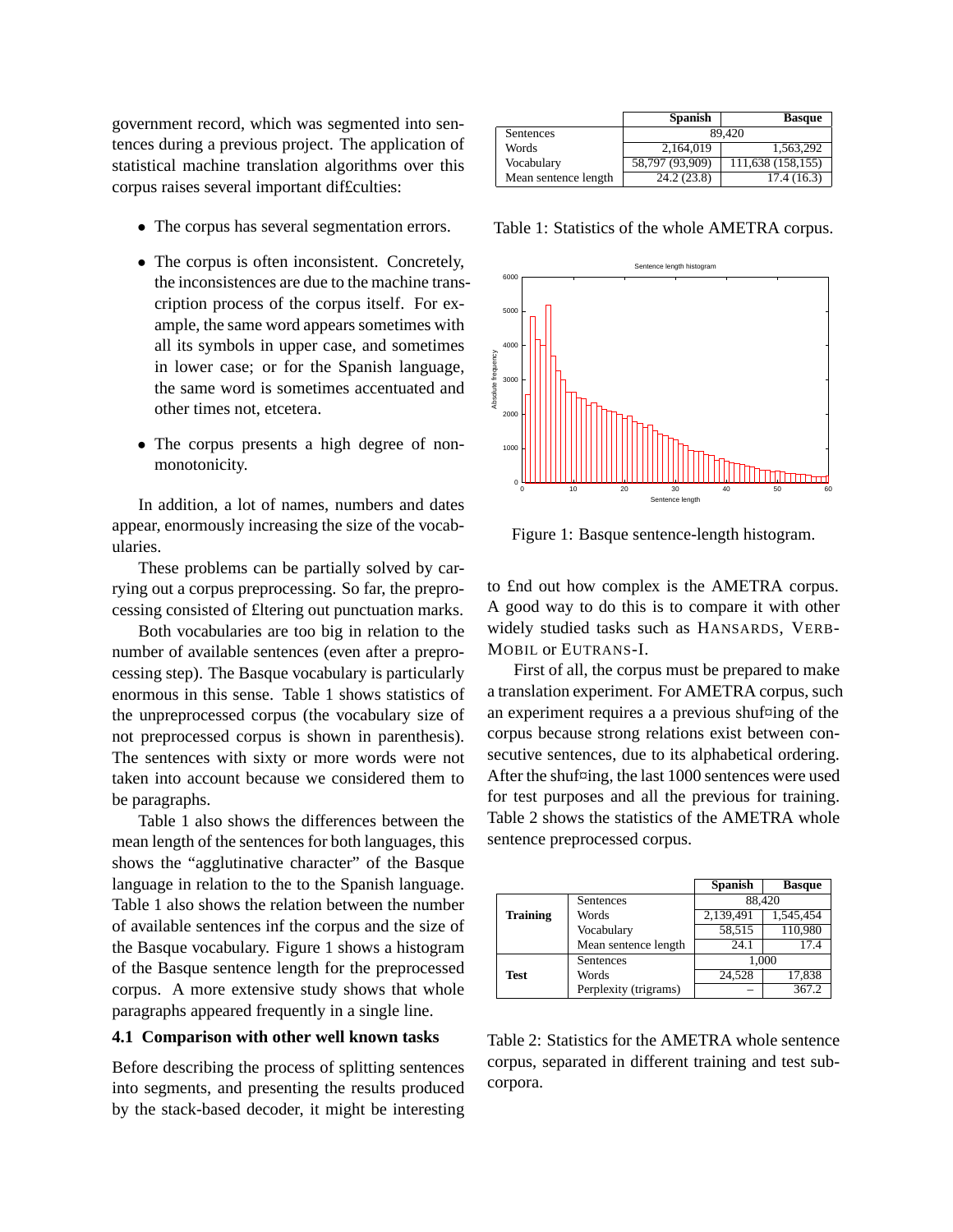|                 |                       | German  | English |
|-----------------|-----------------------|---------|---------|
|                 | Sentences             | 58,073  |         |
| <b>Training</b> | Words                 | 519.523 | 549.921 |
|                 | Vocabulary            | 7.940   | 4,673   |
|                 | Sentences             | 251     |         |
| Test            | Words                 | 2,628   | 2.871   |
|                 | Perplexity (trigrams) |         | 30.5    |

Table 4: Statistics of the VERBMOBIL task.

Once the corpus wastrained, those sentences whose length were twelve or below were extracted, due to the high complexity of the search process using stackbased decoding algorithms (see (Ortiz et al., 2003)). We obtained twelve subsets of the test corpus, labeled with the symbol *t* followed by the sentence length, to which the stack-based decoders were applied.

Table 3 shows the measures *WER*<sup>1</sup> (Word Error Rate) and *PER*<sup>2</sup> (Position independent Error Rate) of translation quality for the subsets, as well as the search error rate<sup>3</sup> and the number of translated segments for every subset.

The *PER* and *WER* measures in Table 3, show the high complexity of the AMETRA corpus. However, the search error rate is reasonably low and seems to be related to the number of translations of every source word (also referred as the W parameter within the stack-based decoder, see (Ortiz et al., 2003)). We can state that the search process was carried out correctly, but over a very complex and even badly estimated model due to the negative characteristics of the corpus.

Let's see the big difference between the *WER* and *PER*'s values, which is typical in tasks like VERB-MOBIL (see (Wahlster, 2000)). VERBMOBIL is related to the tourist domain, and the translation is made from German to English (see Table 4 for some statistics).

Since the *PER* measure does not take word order into account, is appropriate for those tasks where the word ordering between the source and target languages is very different. AMETRA is one of those tasks.

We can also show the statistics of the HANSARDS task, HANSARDS task consists of debatesin the Canadian Parliament, where French and English are the of£cial languages. It is a well known task and is also very dif£cult for machine translation, see Table 5.

|                 |                       | French     | <b>English</b> |
|-----------------|-----------------------|------------|----------------|
|                 | Sentences             |            | 1,470,473      |
| <b>Training</b> | Words                 | 24,338,195 | 22,163,092     |
|                 | Vocabulary            | 100,269    | 78.332         |
|                 | Sentences             |            | 5.432          |
| <b>Test</b>     | Words                 | 97.646     | 88,773         |
|                 | Perplexity (trigrams) |            | 179.8          |

Table 5: Statistics of the HANSARDS' task.

Translation results were obtained for the HAN-SARDS task in (Ortiz et al., 2003) with stack-based decoders and the *WER* measure was never lower than 51 points. However AMETRA is even more complex than HANSARDS due to the small number of training sentences in relation to the large vocabularies of the languages.

Also note the high perplexity of the AMETRA task (see Table 2) in relation to HANSARDS.

Perhaps it would be interesting to ask ourselves when machine translation can be successfully applied. The EUTRANS-I task, commonly known as the *Traveler task*, is a nice example of a suf£ciently simple task that can be translated by a machine, in contrast with AMETRA and HANSARDS. The EUTRANS-I task consists of a semi-automatically generated Spanish–English corpus. The domain of the corpus consists of a human-to-human communication situation at a reception desk of a hotel. The statistics of such a corpus are shown in Table 6. A mean *WER* measure that is lower than 10 points can be achieved without too much computational cost and with no preprocessing step.

Table 7 contains additional data about the obtained language models for the tasks AMETRA, HAN-SARDS, VERBMOBIL and EUTRANS-I. The table shows the bigrams and trigrams that appear only once in the training corpus (in percentages). It also shows the number of unseen bigrams and trigrams in the

<sup>1</sup>De£ned as the minimum number of insertions, substitutions and deletions that must be done to turn the generated translation into the reference sentence.

<sup>2</sup>Unlike the *WER*, *PER* measure does not take into account the position of the words in either the target or the reference sentence.

<sup>&</sup>lt;sup>3</sup>We say a search error ocurrs if the sentence generated by the translator is different than the reference sentence and has a worse score.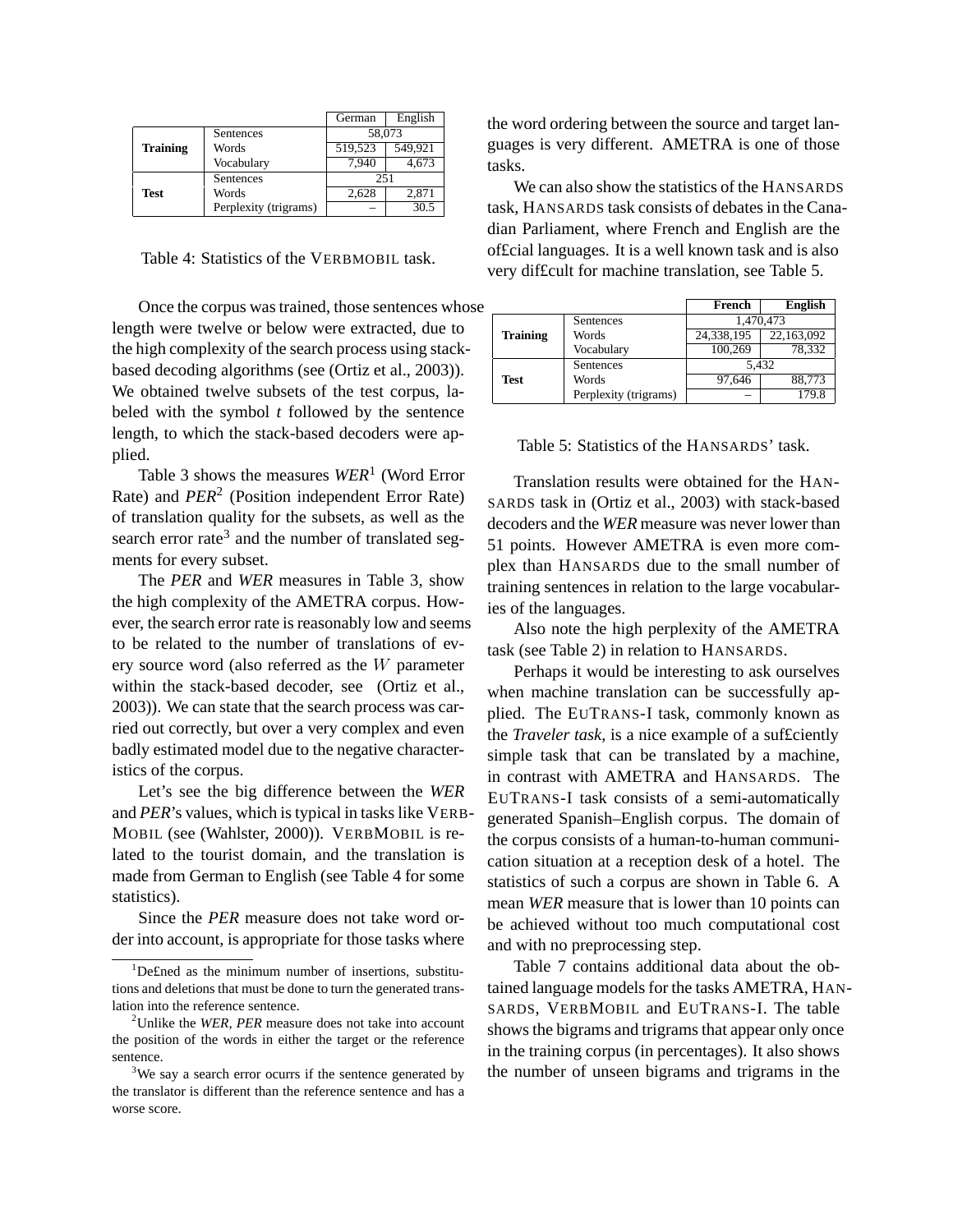| AMETRA          | <b>WER</b> | <b>PER</b> | Search errors $(\%$ | # of sentences |
|-----------------|------------|------------|---------------------|----------------|
| t1              | 65.0       | 65.0       | 5,2                 | 19             |
| t2              | 84.8       | 84.8       | 3,4                 | 29             |
| t3              | 63.2       | 62.2       | 2.5                 | 40             |
| t4              | 80.7       | 74.4       | 6.8                 | 58             |
| $t\overline{5}$ | 71.7       | 67.1       | 10.2                | 39             |
| t6              | 62.7       | 57.7       | 14.2                | 35             |
| t7              | 69.4       | 59.2       | 25.0                | 20             |
| t8              | 59.4       | 53.1       | 10.0                | 30             |
| t9              | 72.2       | 56.5       | 9.5                 | 21             |
| t10             | 77.0       | 66.3       | 8.6                 | 23             |
| t11             | 74.1       | 68.6       | $\Omega$            | 21             |
| t12             | 73.9       | 66.3       | 9                   | 11             |
| mean            | 71.4       | 65.9       | 8.3                 |                |

Table 3: Translation results for the AMETRA whole-sentence corpus.

|                 |                       | <b>Spanish</b> | <b>English</b> |
|-----------------|-----------------------|----------------|----------------|
|                 | Sentences             | 10,000         |                |
| <b>Training</b> | Words                 | 97,131         | 99,292         |
|                 | Vocabulary            | 686            | 513            |
|                 | Mean sentence length  | 9.7            | 9.9            |
|                 | Sentences             | 2.996          |                |
| <b>Test</b>     | Words                 | 35,023         | 35,590         |
|                 | Perplexity (trigrams) |                | 3.6            |

Table 6: Statistics of the EUTRANS-I task

test corpus <sup>4</sup>. Obviously AMETRA has the most variability and also the highest test corpus perplexity.

Another way of placing AMETRA in the machine translation framework is to compare it with the task in (Al-Onaizan et al., 1999), this task is a Czech-English corpus that was trained and translated. There is a certain paragraph of the document describing the Czech language which says: "In the corpus there are 72 000 word forms in the Czech part versus 31 000 forms in English", due to the multiplicity of cases, numbers, genders, etc that the Czech language has. This situation is similar to the AME-TRA corpus. And the similarities go further because the above mentioned task does not have a great number of training sentences (only 51 000).

## **5 Corpus segmentation and translation results**

The AMETRA project deals with memory-based computed-assisted translation. The database of the systems consists in a large collection of short, bilingual word sequences (*segments*). Statistical techniques can help the process of extracting the bilingual segments from the AMETRA corpus:

## **5.1 Features of the segmented training and test corpus**

We have performed the following sequence of steps over the whole corpus in order to obtain the training and test subcorpus of segments, which will be used to carry out the translation experiments for the segments:

- 1. A training of the whole partially-preprocessed corpus, using the *GIZA++* tool was carried out. IBM Model 5 was obtained.
- 2. The best word-alignments in the training set were computed using the *GIZA++* tool and the trained IBM Model 5.
- 3. The training corpus was segmented according to the following criterion: *A bilingual segment is composed by the shortest sequence of source words and the shortest sequence of target words in such a way that no source words can be aligned with target words that are not in the associated sequence of target words and no target words can be aligned with source words that are not in the associated sequence of source words.*

From the set of bilingual segments, the last 2714 segments were selected for testing purposes and all the previous sentences for training a new translation model. Once again the tool *GIZA++* was used to

<sup>&</sup>lt;sup>4</sup>For HANSARDS we give the data corresponding to the use for training purposes of the £rst 128,000 sentences from the original training corpus.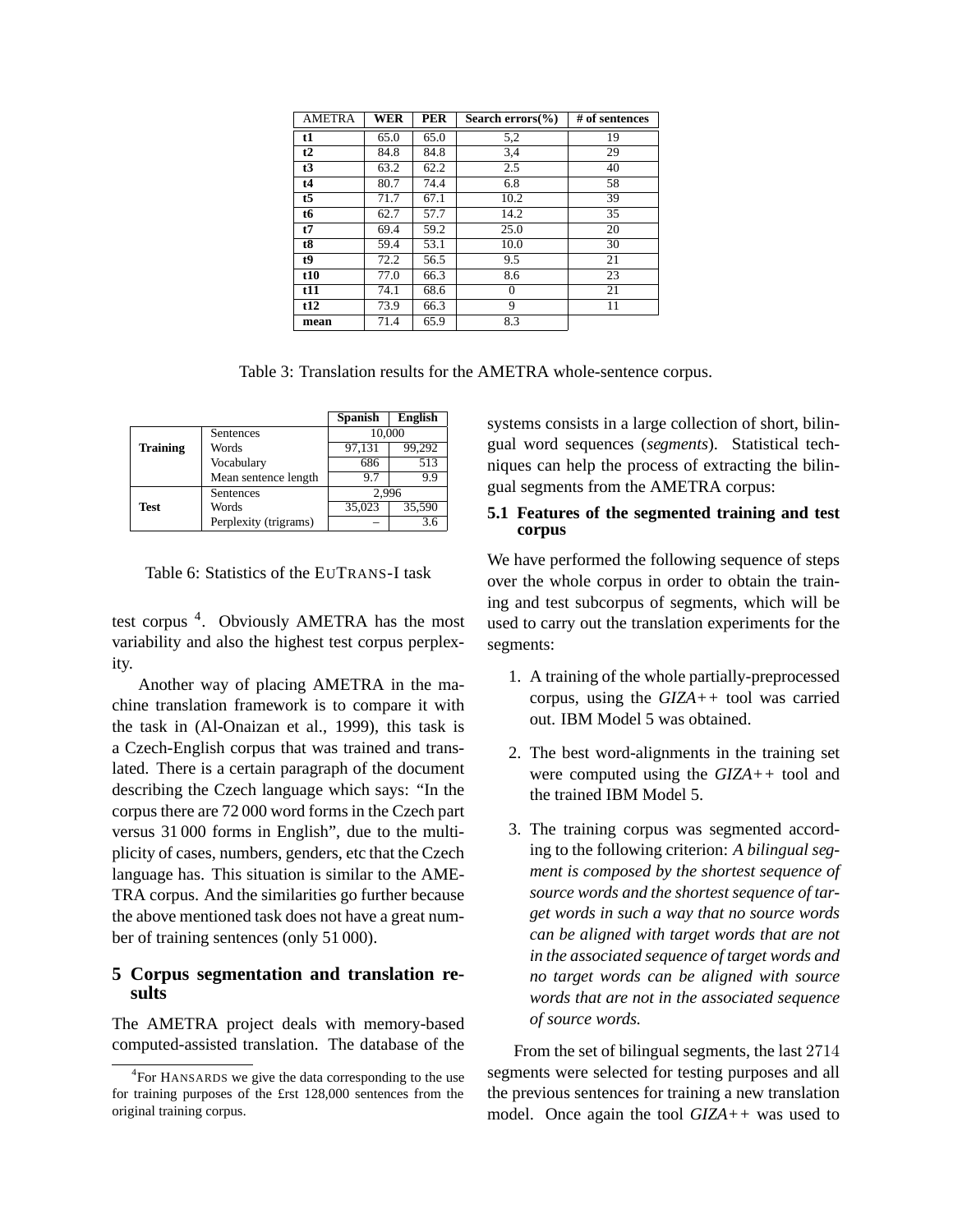|                            | $%$ Trig. $=1$ | $\%$ Bigr. = 1 | % Unseen Trig. | % Unseen Bigr. | <b>Perplexity</b> |
|----------------------------|----------------|----------------|----------------|----------------|-------------------|
| <b>AMETRA</b> (Basque)     | 85.6           | 73.2           | 73.0           | 37.0           | 367.2             |
| HANSARDS (English)         | 81.4           | 65.7           | 53.2           | 23.3           | 179.8             |
| <b>VERBMOBIL</b> (English) | 67.6           | 52.9           | 41.6           | 22.7           | 30.5              |
| EUTRANS-I (English)        | 45.2           | 35.7           | 3.6            | 8.4            | 5.0               |

Table 7: Language model statistics for four different translation tasks

|                 |                       | <b>Spanish</b> | <b>Basque</b> |
|-----------------|-----------------------|----------------|---------------|
|                 | Sentences             | 229,700        |               |
| <b>Training</b> | Words                 | 2,065,217      | 1,482,792     |
|                 | Vocabulary            | 57,837         | 110,757       |
|                 | Mean sentence length  | 8.9            | 6.4           |
|                 | Sentences             | 2,714          |               |
| <b>Test</b>     | Words                 | 23,662         | 17,173        |
|                 | Perplexity (trigrams) |                | 323.2         |

Table 8: Statistics of the AMETRA segmented corpus.

carry out the training, using the same set of parameters as in step 1. The training of a trigram language model was done by using the *SRILM* toolkit.

Table 8 shows the statistics of the segmented AME TRA corpus, yet divided for training and test purposes. The language model perplexity is also given, and its comparison with the perplexity of other tasks is interesting (see the next subsection). The shuf $\Xi$ ing of the corpus divides the language model perplexity by two units approximately.

Figure 2 shows how the segmentation has affected the sentence length in the new segmented corpus.



Figure 2: Euskera's segment length histogram.

## **5.2 Translation segment results**

Table 9 shows the translation results for the AME-TRA segments.

It's very important to point out that the *WER* and *PER* measures are only valuable if reliable reference sentences are given. In our case the corpus already presented a high level of noise, and is underwent a complex transformation process (it was divided into segments) introducing additional noise. Therefore an increase in the number of incorrect reference sentences is expected.

We observed high values for the *WER* and *PER* measures and an increase in the search error rate. The use of only one sentence as translation reference might be related with these values, since the references are not always trustworthy. Table 10 shows some examples of wrong reference translations. All of them were due to these segmentations errors.

We also observed moderate mean values for the *WER* and *PER* and for the search error rate. However, this is mainly due to the great number of segments having a length equal to one, because we calculated weighted means.

These considerations oblige us to consider the results that appear in the table with a certain amount caution.

#### **5.3 Training and translation with IBM model 1**

Due to the problems that the AMETRA corpus has (see section 4), we tried to use the IBM Model 1 in a new translation experiment. IBM Model 1 is the simplest IBM Model, and we supposed that it would perform better in a high noise situation, which is the case of the AMETRA corpus.

The results in Table 11 were obtained using the same segmented corpus as the one presented in Ta-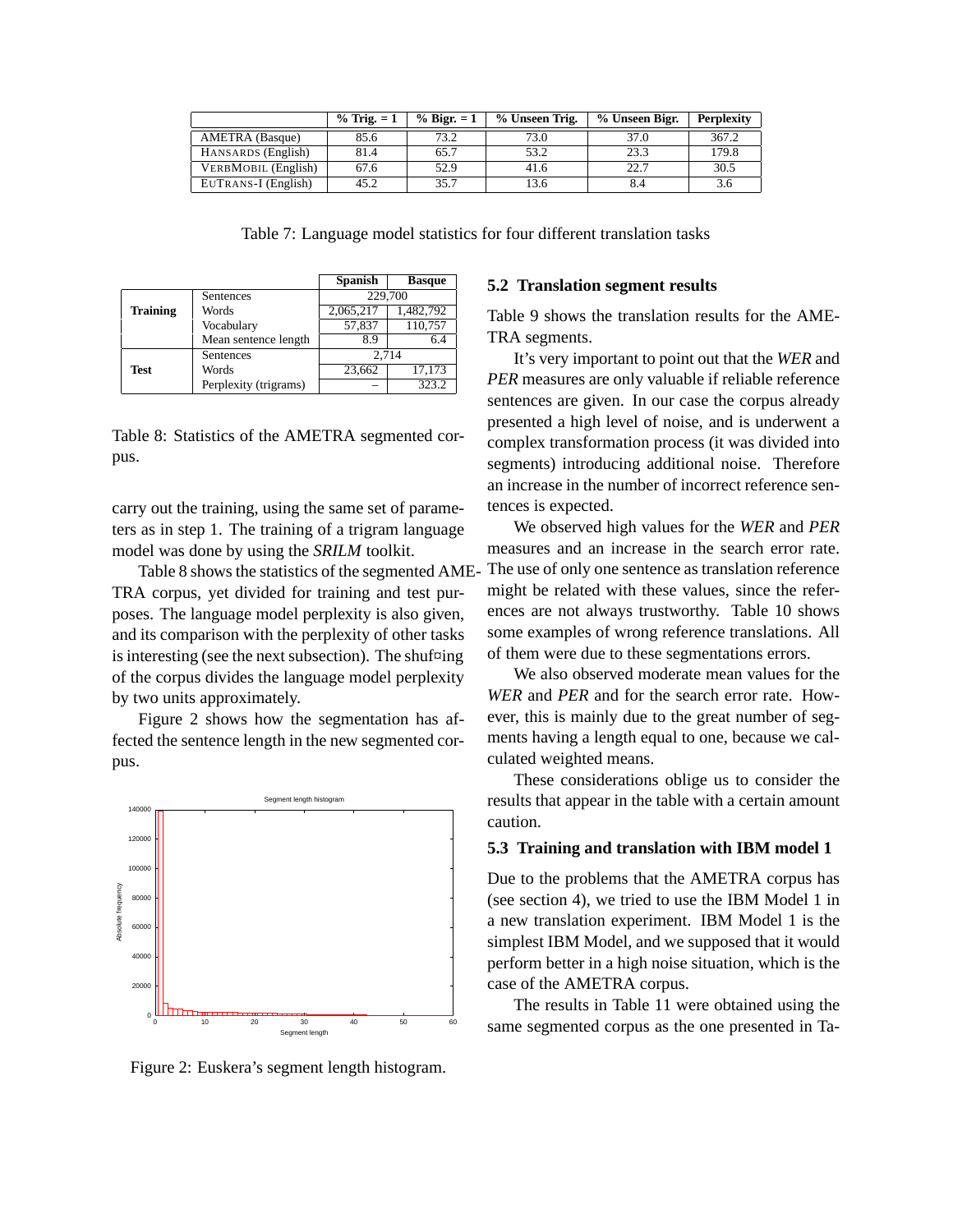| AMETRA | WER  | <b>PER</b> | Search err. $(\% )$ | # of segments |
|--------|------|------------|---------------------|---------------|
| t1     | 20.6 | 19.9       | 0                   | 711           |
| t2     | 58.9 | 58.2       | 19.0                | 110           |
| t3     | 64.2 | 57.1       | 16.6                | 72            |
| t4     | 77.1 | 69.1       | 28.1                | 64            |
| t5     | 69.9 | 59.6       | 26.3                | 38            |
| t6     | 83.5 | 64.4       | 37.1                | 35            |
| t7     | 70.2 | 61.4       | 29.0                | 31            |
| t8     | 66.0 | 54.7       | 23.3                | 30            |
| t9     | 75.9 | 61.7       | 40.0                | 25            |
| t10    | 76.6 | 65.8       | 38.4                | 26            |
| t11    | 77.7 | 64.3       | 32.0                | 25            |
| t12    | 81.8 | 64.4       | 57.1                | 14            |
| mean   | 40.1 | 36.3       | 10.6                |               |

Table 9: Translation results for the segments of the AMETRA task

| <b>Spanish</b>                                     | <b>Basque</b>         |
|----------------------------------------------------|-----------------------|
| El movimiento de las piezas                        | Piezen                |
| Fabricación de cales y yesos                       | Kare eta              |
| Los estancos del Territorio Histórico              | estankoetan           |
| teatrales, musicales, coreográficas, audiovisuales | koreografia,          |
| Los certificados en calidad de visto bueno         | Ziurtagiriak          |
| <b>IMPORTANTE</b> : Van a utilizarlo como usuarios | <b>GARRANTZITSUA:</b> |
| Intereses imposiciones a plazo                     | Eperako               |
| Cali£cación: Se cali£ca                            | Kali£kapena:          |

Table 10: Some examples of wrong translation references extracted from the AMETRA corpus.

ble 9 but using the IBM Model 1 as the translation model<sup>5</sup>.

The use of the IBM Model 1 introduces a slight improvement in relation to the results obtained with IBM Model 4. We attribute it to the noise of the corpus that we have mentioned above. The IBM Model 1 does not care about the correct ordering of the target words; however, when we increased the length of the segments, the *WER* was not greater than the one we obtained for the experiments with the IBM Model 4. We are inclined to think that the language model is better estimated than the distortion model of IBM Model 4.

These results cannot be considered as de£nitive ones. There is still a technical problem of how to make the search process with the IBM Model 1 using stack-based decoders, that we have not already solved. Speci£cally, the IBM Model 1 does not provide any information about the most likely zero fertility words that the stack-based decoder needs for to perform the translation (provisionally, we have taken this information from the IBM model 3 fertility model).

#### **6 Conclusions and future works**

In ourstudy of the AMETRA task we have discussed the high complexity of the AMETRA task, identifying the main problems that must be dealt with. Obviously, a lot of work must be done if we want to use statistical methods within the memory-translations framework.

Further efforts have to be made about preprocessing, which seems to be the most important dif£ cult here.

Training with the tool *GIZA++* of a segmented corpus obtained from a previous training with the same tool does not seem to be appropriate, because the alignments from which the segments were obtained already had a certain number of errors. For the same reason the translation quality evaluation with automatic measures like *WER* and *PER* were not free of errors either. We plan to investigate groups of words-based translation models in order to eliminate the need of segmenting the corpus.

<sup>&</sup>lt;sup>5</sup>Search error rate is not given because this feature is not already incorporated to the translator